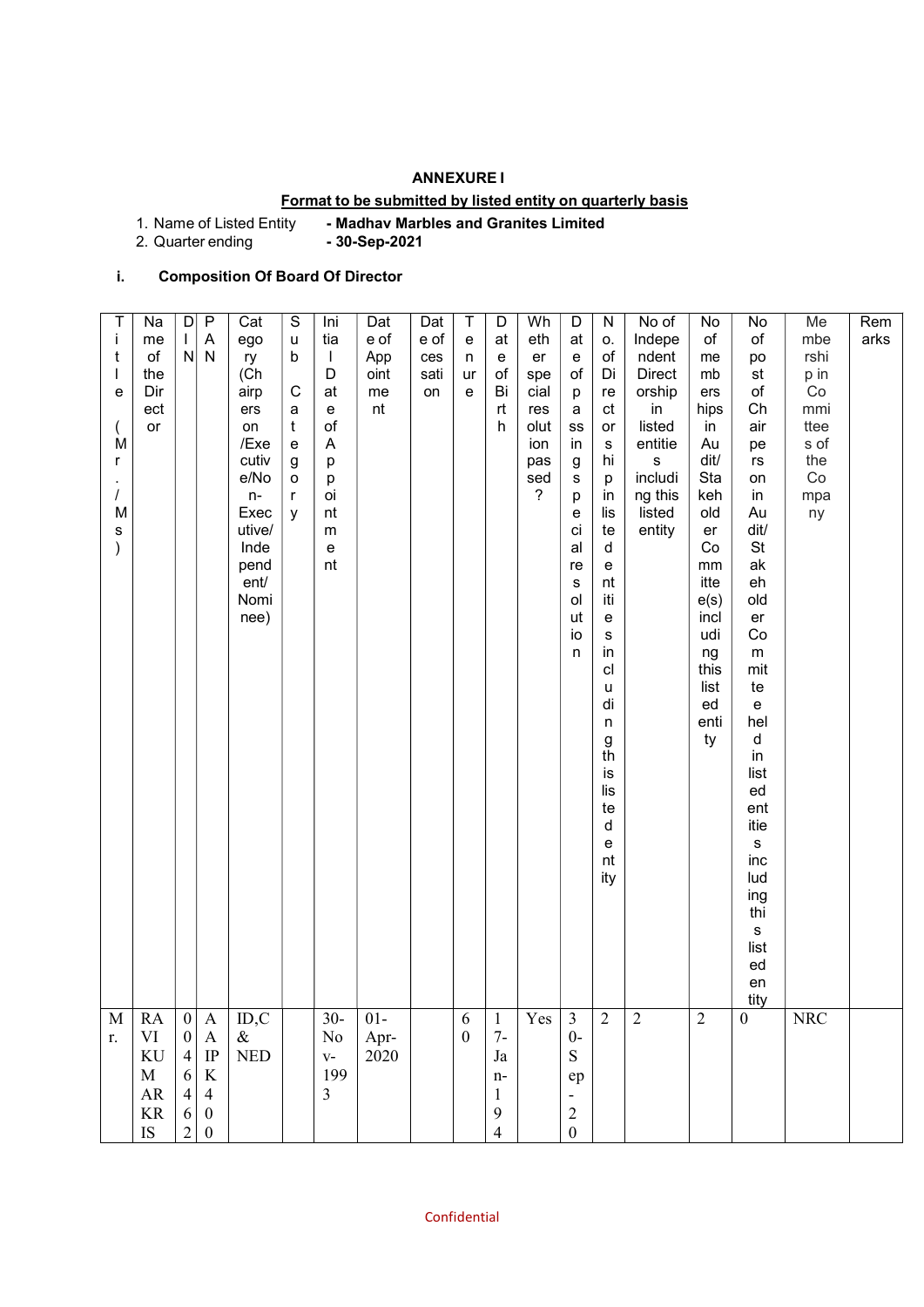|                                                     | HN<br>$\mathbf A$<br>$\mathbf M$<br>$\ensuremath{\mathsf{UR}}\xspace$<br>$\ensuremath{\mathsf{T}}\ensuremath{\mathsf{H}}$<br>Ι | $\sqrt{2}$                                                                                                                           | $\mathfrak{Z}$<br>$\, {\bf B}$                                                                                                                        |                            |                                                                                                      |                                                       |                       |                       | $\sqrt{6}$                                                                                 |                 | $\mathbf{1}$<br>9                                                                                                      |                |                  |                         |                  |                           |  |
|-----------------------------------------------------|--------------------------------------------------------------------------------------------------------------------------------|--------------------------------------------------------------------------------------------------------------------------------------|-------------------------------------------------------------------------------------------------------------------------------------------------------|----------------------------|------------------------------------------------------------------------------------------------------|-------------------------------------------------------|-----------------------|-----------------------|--------------------------------------------------------------------------------------------|-----------------|------------------------------------------------------------------------------------------------------------------------|----------------|------------------|-------------------------|------------------|---------------------------|--|
| $\mathbf M$<br>r.                                   | $\mathbf M$<br>AD<br>HA<br>$\mathbf V$<br><b>DO</b><br>$\operatorname{SH}$<br>I                                                | $\boldsymbol{0}$<br>$\sqrt{ }$<br>$\,8\,$<br>$\mathbf{1}$<br>5<br>$\overline{\mathcal{L}}$<br>$\mathbf{1}$<br>6                      | $\mathbf{A}$<br>I<br>$\boldsymbol{B}$<br>${\bf P}$<br>$\mathbf D$<br>$\sqrt{3}$<br>$\sqrt{ }$<br>$\boldsymbol{0}$<br>$\boldsymbol{0}$<br>$\, {\bf B}$ | $\mathop{\rm ED}\nolimits$ | $\mathbf C$<br>$\mathbf E$<br>$\overline{O}$<br>$\overline{\phantom{0}}$<br>$\mathbf M$<br>${\bf D}$ | $01-$<br>Ma<br>$y-$<br>201<br>$\,8\,$                 | $01-$<br>May-<br>2021 |                       | $\mathbf{1}$<br>$8-$<br>Ju<br>$\mathbf{1}$<br>$\mathbf{1}$<br>9<br>$\,8\,$<br>6            | NA              |                                                                                                                        | $\overline{2}$ | $\boldsymbol{0}$ | $\mathbf{1}$            | $\boldsymbol{0}$ |                           |  |
| $\mathbf M$<br>r.                                   | PR<br>$\mathbf{A}\mathbf{K}$<br>$\mathbf{A}\mathbf{S}$<br>H<br>KU<br>$\mathbf M$<br>${\sf AR}$<br><b>VE</b><br>RD<br>$\rm IA$  | $\boldsymbol{0}$<br>$\begin{array}{c} 2 \\ 4 \end{array}$<br>$\overline{c}$<br>9<br>$\overline{\mathbf{3}}$<br>$\boldsymbol{0}$<br>5 | $\mathbf{A}$<br>$\boldsymbol{\mathsf{A}}$<br>$\mathbf M$<br>${\bf P}$<br>$\mathbf V$<br>$\mathfrak{Z}$<br>$\overline{c}$<br>6<br>5<br>$\mathbf{A}$    | ${\rm ID}$                 |                                                                                                      | $31 -$<br>Oct<br>$\overline{\phantom{0}}$<br>200<br>8 | $01-$<br>Apr-<br>2019 | 6<br>$\boldsymbol{0}$ | $\boldsymbol{0}$<br>$6-$<br>A<br>u<br>$g-$<br>$\mathbf{1}$<br>9<br>$\overline{4}$<br>5     | Yes             | $\sqrt{2}$<br>$9-$<br>$\mathbf M$<br>ar<br>$\overline{a}$<br>$\overline{c}$<br>$\boldsymbol{0}$<br>$\mathbf{1}$<br>9   | $\overline{2}$ | $\overline{2}$   | $\overline{\mathbf{3}}$ | $\overline{2}$   | AC,SC<br>$,\!\!{\rm NRC}$ |  |
| $\mathbf M$<br>r.                                   | RO<br>$\operatorname{SH}$<br>AN<br>LA<br>$\mathbf L$<br>NA<br>GA<br>${\bf R}$                                                  | $\overline{0}$<br>$\overline{c}$<br>$\overline{4}$<br>$\mathbf{1}$<br>$\sqrt{6}$<br>$\sqrt{6}$<br>$\overline{4}$<br>$\overline{c}$   | $\mathbf{A}$<br>$\, {\bf B}$<br>${\bf G}$<br>${\bf P}$<br>$\mathbf N$<br>$\boldsymbol{7}$<br>$\mathbf{1}$<br>$\mathbf{1}$<br>4<br>F                   | ID                         |                                                                                                      | $31 -$<br>Oct<br>200<br>8                             | $01-$<br>Apr-<br>2019 | 6<br>$\boldsymbol{0}$ | $\sqrt{2}$<br>$4-$<br>${\mathbf S}$<br>ep<br>$\overline{a}$<br>$\mathbf{1}$<br>9<br>3<br>9 | Yes             | $\overline{2}$<br>$9-$<br>$\mathbf M$<br>ar<br>۳<br>$\overline{2}$<br>$\boldsymbol{0}$<br>$\mathbf{1}$<br>$\mathbf{9}$ | $\overline{2}$ | $\overline{2}$   | $\overline{3}$          | $\overline{2}$   | AC,SC<br>$,\!{\rm NRC}$   |  |
| M<br>$\mathbf{r}\mathbf{s}$<br>$\ddot{\phantom{a}}$ | <sub>RI</sub><br>DD<br>$\mathop{\rm HI}\nolimits$<br>$\mathbf M$<br>$\bf{A}$<br>$\rm DO$<br>$\operatorname{SH}$<br>$\bf{I}$    | $\bf{0}$<br>$\boldsymbol{7}$<br>$8\,$<br>$\mathbf{1}$<br>5<br>$\overline{3}$<br>$\boldsymbol{7}$<br>$8\,$                            | $\mathbf{A}$<br>${\bf G}$<br>${\bf S}$<br>${\bf P}$<br>$\boldsymbol{A}$<br>$\mathfrak{Z}$<br>$\sqrt{2}$<br>$\sqrt{2}$<br>$\sqrt{2}$<br>$\overline{C}$ | ED                         |                                                                                                      | $01 -$<br>Feb<br>÷,<br>202<br>$\mathbf{1}$            |                       |                       | $\boldsymbol{0}$<br>$7-$<br>${\bf F}$<br>eb<br>-<br>$\mathbf{1}$<br>9<br>$\,8\,$<br>6      | NA              |                                                                                                                        | $\mathbf{1}$   | $\boldsymbol{0}$ | 2                       | $\boldsymbol{0}$ | AC, SC                    |  |
| $\mathbf M$<br>S.                                   | $\mathrm{SW}$<br>$\mathbf{A}\mathbf{T}$<br>$\rm I$<br>YA                                                                       | $\overline{0}$<br>6<br>$\mathfrak{S}$<br>$\overline{7}$                                                                              | $\boldsymbol{\rm{A}}$<br>${\bf D}$<br>$\, {\rm H}$<br>$\, {\bf P}$                                                                                    | $\rm ID$                   |                                                                                                      | $01-$<br>$\rm{Ma}$<br>$\mathbf{r}$ -<br>201           | $01-$<br>Mar-<br>2020 | 6<br>$\boldsymbol{0}$ | $\overline{2}$<br>$7-$<br>$\mathbf M$<br>ay                                                | $Y_{\text{es}}$ | $\mathfrak{Z}$<br>$0-$<br>${\bf S}$<br>ep                                                                              | $\mathbf{1}$   | $\mathbf{1}$     | $\mathbf{0}$            | $\mathbf{0}$     |                           |  |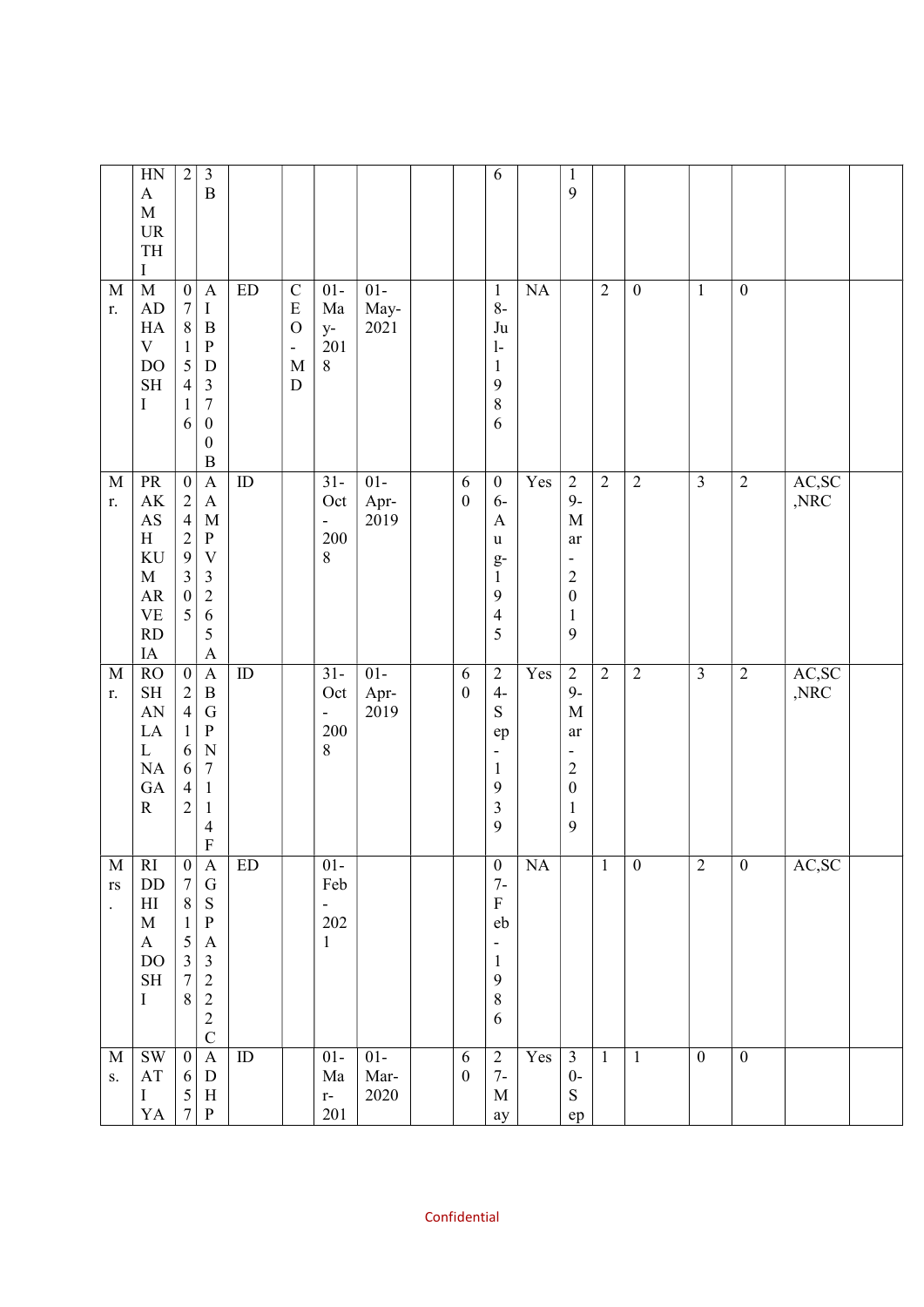| DA           | ◠<br>∸ | $\mathbf{V}$    |  | ັ |  | $\overline{\phantom{0}}$ | $\overline{\phantom{0}}$ |  |  |  |
|--------------|--------|-----------------|--|---|--|--------------------------|--------------------------|--|--|--|
| $\mathbf{V}$ | 4      | 4               |  |   |  |                          | $\sim$<br>$\overline{ }$ |  |  |  |
|              | 3      | ◡               |  |   |  | a                        | $\curvearrowright$<br>0  |  |  |  |
|              | 8      | $\mathbf{r}$    |  |   |  | $\Omega$<br>$\circ$      | $\mathbf{r}$             |  |  |  |
|              |        | л.              |  |   |  | ◠<br>∠                   | Q                        |  |  |  |
|              |        | $\sqrt{ }$<br>◡ |  |   |  |                          |                          |  |  |  |

| Company Remarks        |     |
|------------------------|-----|
| Whether Permanent      | Yes |
| chairperson appointed  |     |
| Whether Chairperson is | No  |
| related to MD or CEO   |     |

## ii. Composition of Committees

# a. Audit Committee

| Sr. | Name of the Director | Category | Chairperson/Membership | Appointment   | <b>Cessation Date</b> |
|-----|----------------------|----------|------------------------|---------------|-----------------------|
| No. |                      |          |                        | Date          |                       |
|     | ROSHAN LAL NAGAR     | ID       | Chairperson            | $01-Nov-2008$ |                       |
|     | PRAKASH KUMAR        | ID       | Member                 | $01-Nov-2008$ |                       |
|     | <b>VERDIA</b>        |          |                        |               |                       |
|     | RIDDHIMA DOSHI       | ED       | Member                 | 24-Mar-2021   |                       |

|     | <b>Company Remarks</b>                     |          |                        |               |                       |
|-----|--------------------------------------------|----------|------------------------|---------------|-----------------------|
|     | <b>Whether Permanent</b>                   | Yes      |                        |               |                       |
|     | chairperson appointed                      |          |                        |               |                       |
| b.  | <b>Stakeholders Relationship Committee</b> |          |                        |               |                       |
| Sr. | Name of the Director                       | Category | Chairperson/Membership | Appointment   | <b>Cessation Date</b> |
| No. |                                            |          |                        | Date          |                       |
|     | PRAKASH KUMAR                              | ID       | Chairperson            | $01-Nov-2008$ |                       |
|     | <b>VERDIA</b>                              |          |                        |               |                       |
|     | <b>ROSHAN LAL NAGAR</b>                    | ID       | Member                 | $01-Nov-2008$ |                       |

| Company '<br>∵Remarks    |     |
|--------------------------|-----|
| <b>Whether Permanent</b> | Yes |
| chairperson appointed    |     |

3 RIDDHIMA DOSHI ED Member 24-Mar-2021

### c. Risk Management Committee

|            | -----                   |                      |                        |             |                   |
|------------|-------------------------|----------------------|------------------------|-------------|-------------------|
| c.<br>. ات | Director<br>Name of the | $\cup$ ategor $\vee$ | Chairperson/Membership | Appointment | Date<br>Cessation |
| No.        |                         |                      |                        | Date        |                   |
|            |                         |                      |                        |             |                   |

| Company Remarks          |  |
|--------------------------|--|
| <b>Whether Permanent</b> |  |
| chairperson appointed    |  |

# d. Nomination and Remuneration Committee

| Sr.<br>No. | Name of the Director    | Category | Chairperson/Membership | Appointment<br>Date | Cessation<br>Date |
|------------|-------------------------|----------|------------------------|---------------------|-------------------|
|            | PRAKASH KUMAR<br>VERDIA | ID       | Chairperson            | $01 - Dec-2009$     |                   |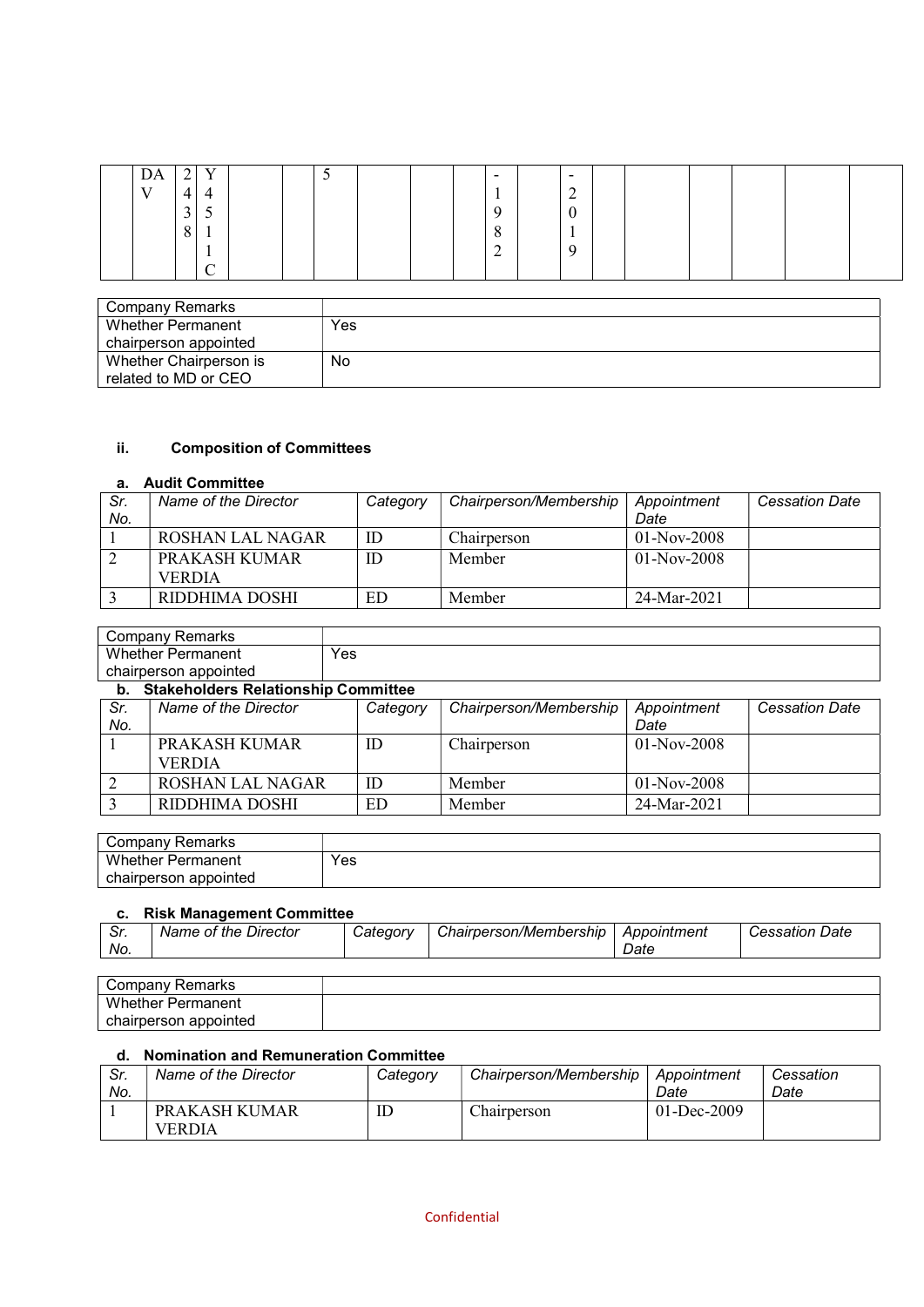| - | ROSHAN LAL<br>NAGAR | ᄔ          | Member | 01-Dec-2009 |  |
|---|---------------------|------------|--------|-------------|--|
|   | RAVI KUMAR          | ID.C $&$   | Member | 01-Dec-2009 |  |
|   | KRISHNAMURTHI       | <b>NED</b> |        |             |  |

| $\sqrt{2}$<br>≺emarks<br>mmnn'<br>i ival i '<br>וטש |     |
|-----------------------------------------------------|-----|
| Whether<br>Permanent                                | Yes |
| chairperson<br>appointed                            |     |

# iii. Meeting of Board of Directors

| Date(s) of Meeting<br>(if any) in the<br>previous quarter | Date(s) of Meeting<br>(if any) in the<br>relevant quarter | Whether<br>requirement of<br>Quorum met | Number of<br>Directors present | Number of Independent<br><b>Directors present</b> |
|-----------------------------------------------------------|-----------------------------------------------------------|-----------------------------------------|--------------------------------|---------------------------------------------------|
| 29-Jun-2021                                               | 14-Aug-2021                                               | Yes                                     |                                |                                                   |
|                                                           | $04-Sen-2021$                                             | Yes                                     |                                |                                                   |

| Company Remarks                                                   |    |
|-------------------------------------------------------------------|----|
| Maximum gap between any<br>two consecutive (in number of<br>days) | 45 |

# iv. Meeting of Committees

| Name of the<br><b>Committee</b> | Date(s) of<br>meeting during<br>of the committee<br>in the previous<br>quarter | Date(s) of<br>meeting of the<br>committee in the<br>relevant quarter | Whether<br>requirement<br>of Quorum<br>met (Yes/No) | Number of<br><b>Directors</b><br>present | Number of<br>independent<br>directors<br>present |
|---------------------------------|--------------------------------------------------------------------------------|----------------------------------------------------------------------|-----------------------------------------------------|------------------------------------------|--------------------------------------------------|
| <b>Audit Committee</b>          | 29-Jun-2021                                                                    |                                                                      | Yes                                                 | 3                                        | $\overline{2}$                                   |
| Audit Committee                 |                                                                                | 14-Aug-2021                                                          | Yes                                                 | 3                                        | $\overline{2}$                                   |
| Audit Committee                 |                                                                                | 04-Sep-2021                                                          | <b>Yes</b>                                          | 3                                        | $\overline{2}$                                   |
| Stakeholders                    | 22-May-2021                                                                    |                                                                      | Yes                                                 | 3                                        | $\overline{2}$                                   |
| Relationship                    |                                                                                |                                                                      |                                                     |                                          |                                                  |
| Committee                       |                                                                                |                                                                      |                                                     |                                          |                                                  |
| <b>Stakeholders</b>             |                                                                                | 12-Aug-2021                                                          | Yes                                                 | 3                                        | $\overline{2}$                                   |
| Relationship                    |                                                                                |                                                                      |                                                     |                                          |                                                  |
| Committee                       |                                                                                |                                                                      |                                                     |                                          |                                                  |

| Company Remarks               |    |
|-------------------------------|----|
| Maximum gap between any       | 45 |
| two consecutive (in number of |    |
| days) [Only for Audit         |    |
| Committeel                    |    |

# v. Related Party Transactions

| <b>Subject</b>                                                                                            | <b>Compliance status</b><br>(Yes/No/NA) | <b>Remark</b> |
|-----------------------------------------------------------------------------------------------------------|-----------------------------------------|---------------|
| Whether prior approval of audit committee obtained                                                        | Yes                                     |               |
| Whether shareholder approval obtained for material RPT                                                    | Yes                                     |               |
| Whether details of RPT entered into pursuant to omnibus<br>approval have been reviewed by Audit Committee | Yes                                     |               |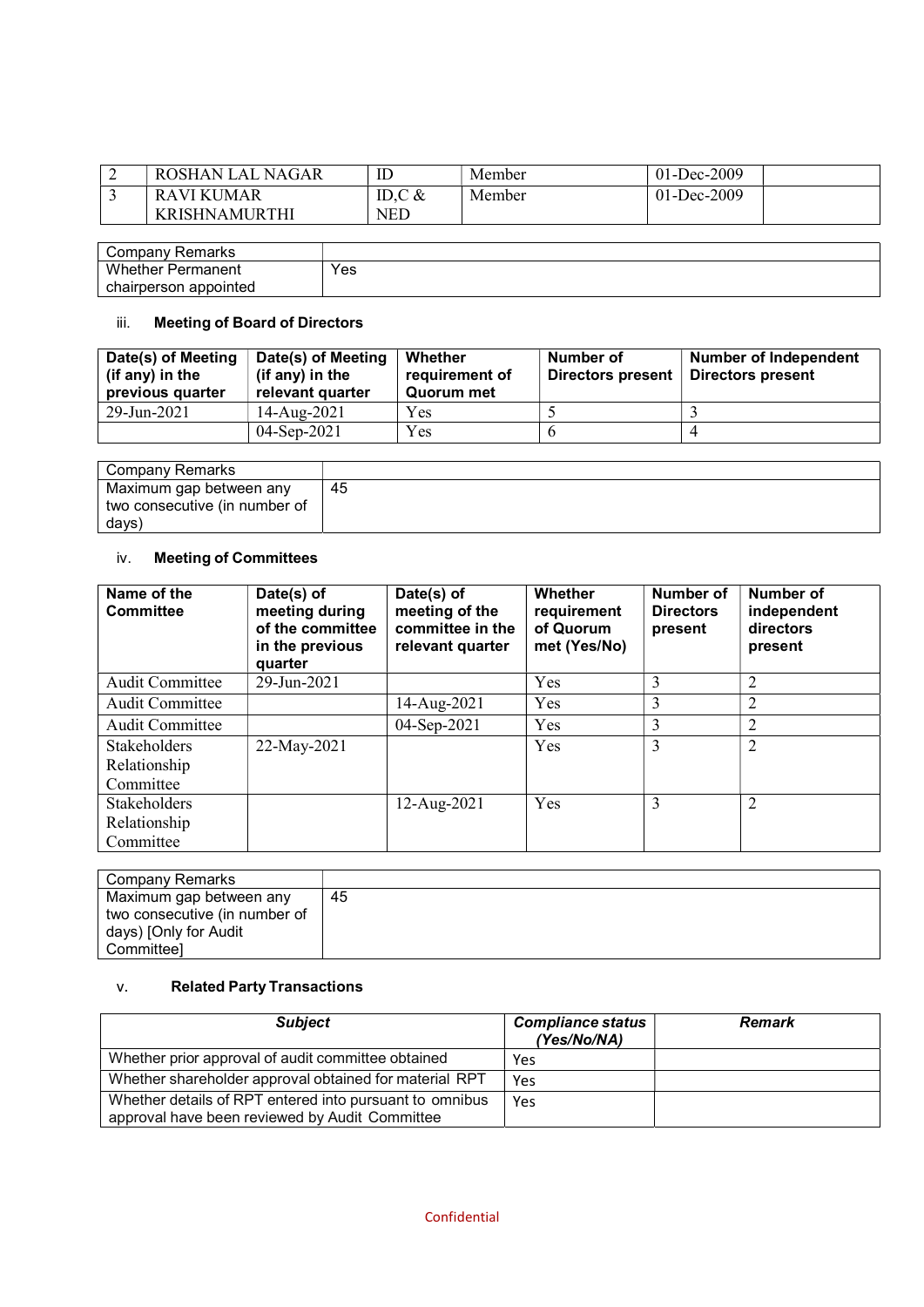| Disclosure of notes on related  |  |
|---------------------------------|--|
| party transactions and          |  |
| Disclosure of notes of material |  |
| related party transactions      |  |

#### VI. Affirmations

- 1. The composition of Board of Directors is in terms of SEBI (Listing obligations and disclosure requirements) Regulations, 2015. - Yes
- 2. The composition of the following committees is in terms of SEBI(Listing obligations and disclosure requirements) Regulations, 2015
	- a. Audit Committee Yes
	- b. Nomination & remuneration committee Yes
	- c. Stakeholders relationship committee Yes
	- d. Risk management committee (applicable to the top 100 listed entities) Not applicable
- 3. The committee members have been made aware of their powers, role and responsibilities as specified in SEBI (Listing obligations and disclosure requirements) Regulations, 2015. - Yes
- 4. The meetings of the board of directors and the above committees have been conducted in the manner as specified in SEBI (Listing obligations and disclosure requirements) Regulations, 2015.- Yes
- 5. a. This report and/or the report submitted in the previous quarter has been placed before Board of Directors. - Yes

b. Any comments/observations/advice of Board of Directors may be mentioned here:

Name : PRIYANKA MANAWAT Designation : Company Secretary & Compliance Officer

#### Affirmations

#### ANNEXURE III

| <b>Broad Heading</b>                                                                                                                                                                          | <b>Regulation</b><br><b>Number</b> | <b>Compliance</b><br><b>Status</b> | <b>Company Remark</b> |
|-----------------------------------------------------------------------------------------------------------------------------------------------------------------------------------------------|------------------------------------|------------------------------------|-----------------------|
| Copy of the annual report<br>including balance sheet, profit<br>and loss account, directors<br>report, corporate governance<br>report, business responsibility<br>report displayed on website | 46(2)                              | <b>Yes</b>                         |                       |
| Presence of Chairperson of<br>Audit Committee at the Annual<br><b>General Meeting</b>                                                                                                         | 18(1)(d)                           | Yes                                |                       |
| Presence of Chairperson of<br>the nomination and                                                                                                                                              | 19(3)                              | Yes                                |                       |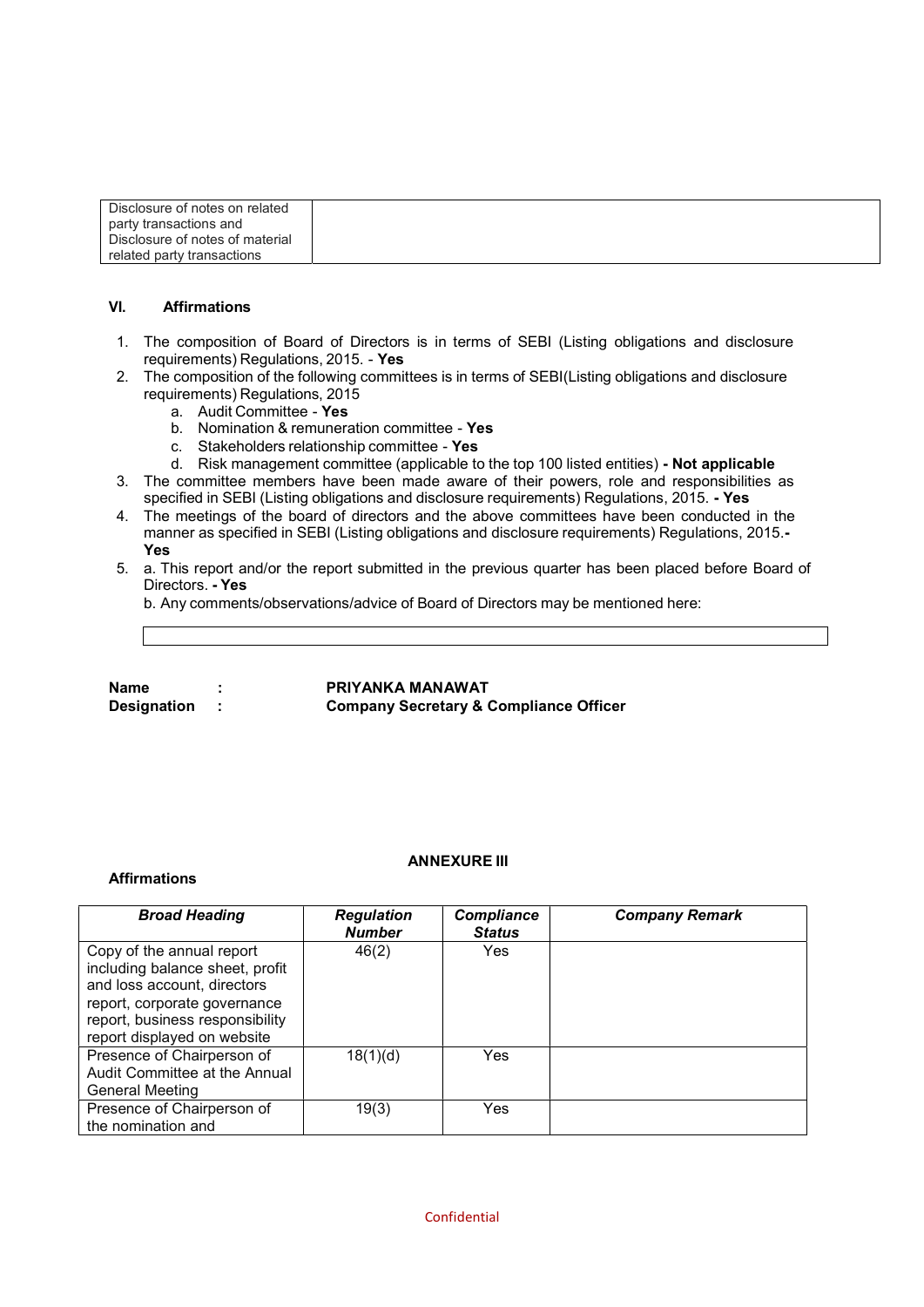| remuneration committee at the |                   |     |  |
|-------------------------------|-------------------|-----|--|
| annual general meeting        |                   |     |  |
| Presence of Chairperson of    | 20(3)             | Yes |  |
| the Stakeholder Relationship  |                   |     |  |
| committee at the annual       |                   |     |  |
| general meeting               |                   |     |  |
| Whether "Corporate            | $34(3)$ read with | Yes |  |
| Governance Report" disclosed  | para C of         |     |  |
| in Annual Report              | Schedule V        |     |  |

Note:

Name : PRIYANKA MANAWAT Designation : Company Secretary & Compliance Officer

### ANNEXURE IV

| %symbol%                                                                                                                                      |                                                                      |                                                                                             | %companyName%                                                  |                                                                |                                                                      | %quarterEnded%                                                                                          |                                                             |
|-----------------------------------------------------------------------------------------------------------------------------------------------|----------------------------------------------------------------------|---------------------------------------------------------------------------------------------|----------------------------------------------------------------|----------------------------------------------------------------|----------------------------------------------------------------------|---------------------------------------------------------------------------------------------------------|-------------------------------------------------------------|
| (A) Any loan or any other form of debt advanced by the listed entity directly or indirectly to<br>Aggregate amount advanced during six months |                                                                      |                                                                                             |                                                                |                                                                |                                                                      | Balance outstanding at the end of six months                                                            |                                                             |
| Promoter or<br>any other<br>entity<br>controlled by<br>them                                                                                   | Promoter<br>Group or<br>any other<br>entity<br>controlled<br>by them | Directors<br>(including<br>relatives)<br>or any<br>other<br>entity<br>controlled<br>by them | <b>KMPs</b> or<br>any other<br>entity<br>controlled<br>by them | Promot<br>er or<br>any<br>other<br>entity<br>controll<br>ed by | Promoter<br>Group or<br>any other<br>entity<br>controlled<br>by them | <b>Directors</b><br><i>(including)</i><br>relatives) or<br>any other<br>entity<br>controlled by<br>them | <b>KMPs or any</b><br>other entity<br>controlled by<br>them |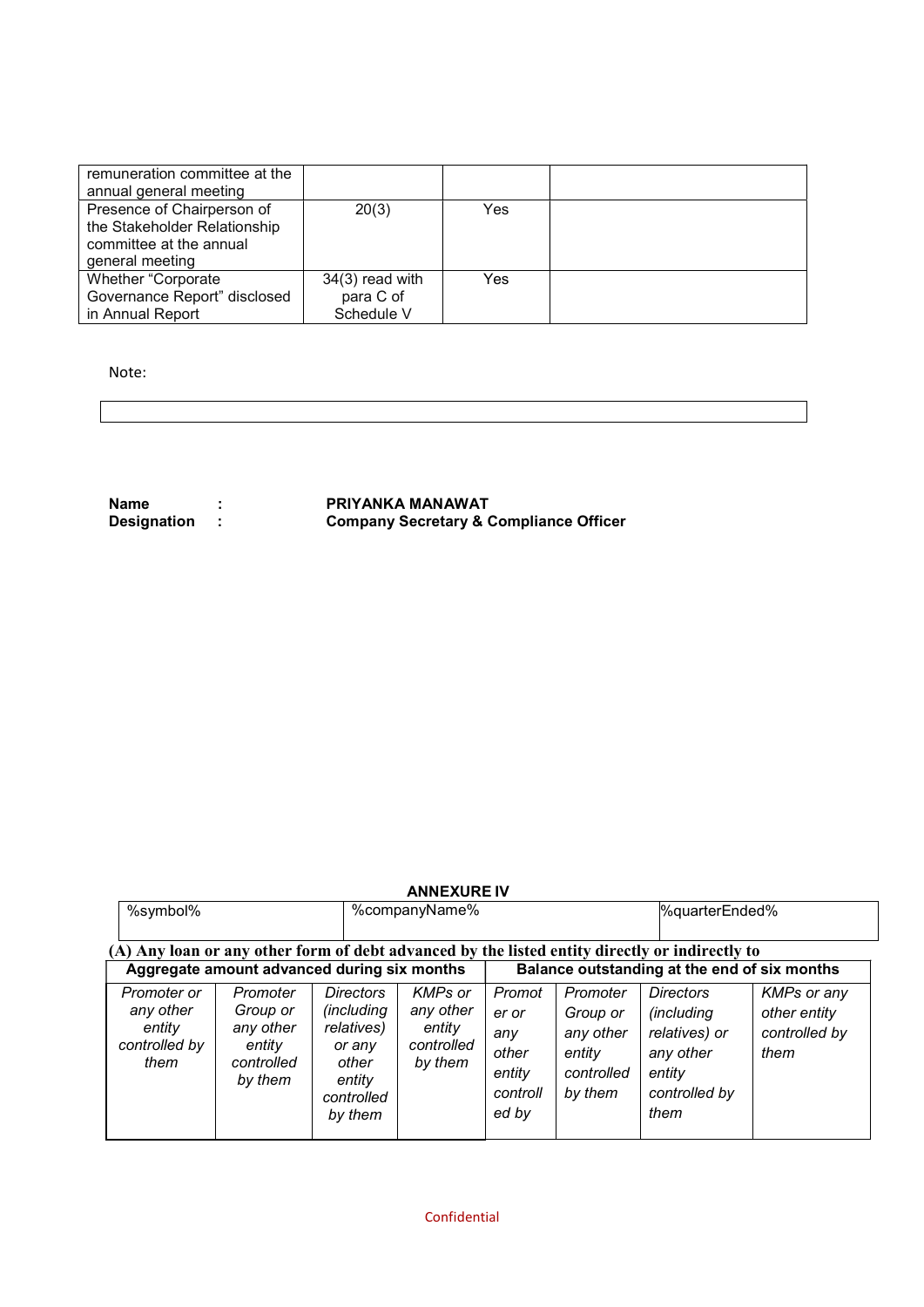|  | them |  |
|--|------|--|
|  |      |  |
|  |      |  |
|  |      |  |
|  |      |  |
|  |      |  |
|  |      |  |

(B) Any guarantee/ comfort letter (by whatever name called) provided by the listed entity directly or indirectly, in connection with any loan(s) or any other form of debt availed by:

| ,,<br><b>Entity</b>                | $\ddot{\phantom{1}}$<br>Type (guarantee, comfort letter<br>$etc.$ ) | Aggregate amount of<br>issuance during six<br>months | <b>Balance outstanding at the</b><br>end of six months (taking into<br>account any invocation) |
|------------------------------------|---------------------------------------------------------------------|------------------------------------------------------|------------------------------------------------------------------------------------------------|
|                                    |                                                                     |                                                      |                                                                                                |
| Promoter<br>or                     |                                                                     |                                                      |                                                                                                |
| other<br>any                       |                                                                     |                                                      |                                                                                                |
| entity<br>controlled<br>by<br>them |                                                                     |                                                      |                                                                                                |
| Promoter                           |                                                                     |                                                      |                                                                                                |
| Group or any                       |                                                                     |                                                      |                                                                                                |
| other<br>entity                    |                                                                     |                                                      |                                                                                                |
| controlled<br>by<br>them           |                                                                     |                                                      |                                                                                                |
| <b>Directors</b>                   |                                                                     |                                                      |                                                                                                |
| (including<br>relatives)<br>or     |                                                                     |                                                      |                                                                                                |
| other<br>any                       |                                                                     |                                                      |                                                                                                |
| entity                             |                                                                     |                                                      |                                                                                                |
| controlled<br>by<br>them           |                                                                     |                                                      |                                                                                                |
| KMPs or any                        |                                                                     |                                                      |                                                                                                |
| other<br>entity                    |                                                                     |                                                      |                                                                                                |
| controlled<br>by<br>them           |                                                                     |                                                      |                                                                                                |

## (C) Any security provided by the listed entity directly or indirectly, in connection with any loan(s) or any other form of debt availed by:

| <b>Entity</b>                                          | <b>Type of Security (cash,</b><br>shares etc.) | Aggregate value of<br>security provided<br>during six months | <b>Balance outstanding at the</b><br>end of six months |
|--------------------------------------------------------|------------------------------------------------|--------------------------------------------------------------|--------------------------------------------------------|
| Promoter or any<br>entity<br>other<br>controlled<br>bv |                                                |                                                              |                                                        |